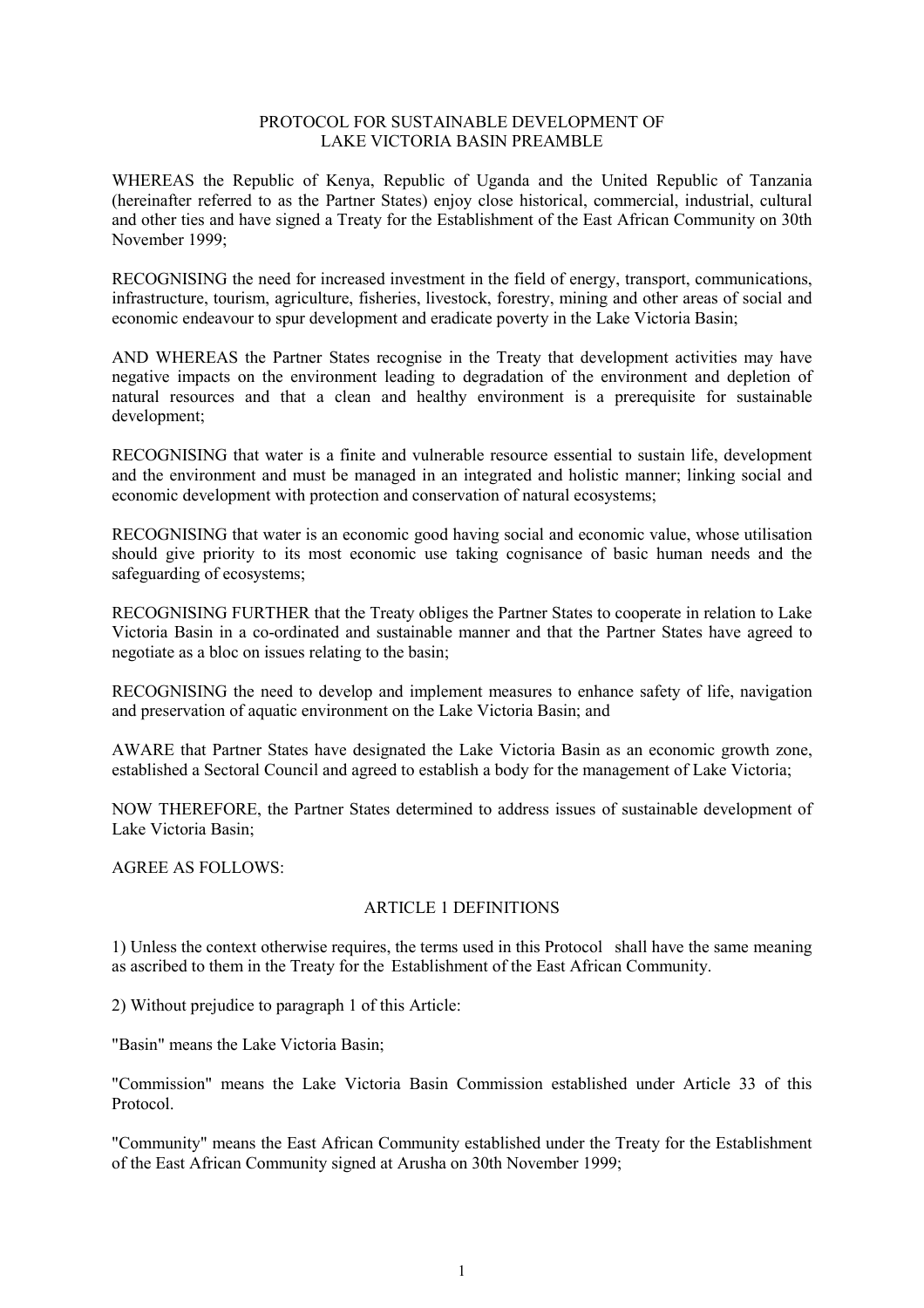"Council" means the Council of Ministers of the East African Community;

"Emergency" means a situation that causes or poses an imminent threat of causing serious harm to a Partner State or other States and that results suddenly from natural causes, such as floods, droughts, landslides or earthquakes, or from human conduct, such as industrial accidents or inland water transport accidents;

"Lake" means Lake Victoria;

"Lake Victoria Basin" means that geographical area extending within the territories of the Partner States determined by the watershed limits of the -system of waters, including surface and underground waters flowing into Lake Victoria;

"Navigation" means a nautical art or science of conducting a vessel from one place to another;

"Nile River Basin" means that geographical area extending across the territories of various States drained by the River Nile and its tributaries and determined by the watershed limits of the system of waters, including surface and underground waters flowing into the river Nile system and eventually into the Mediterranean Sea;

"Partner States" means the parties to the Treaty for the Establishment of the "East Africa Community namely, the Republic of Kenya, the Republic of Uganda and the United Republic of Tanzania;

"Partnership Agreement" means the agreement signed between the East African Community and the Development Partners interested in promoting sustainable development of Lake Victoria Basin signed on 24th April 2001;,

"Secretary General" means the Secretary General of the East African Community;

"Secretariat" means the Secretariat of the East African Community;

"Stakeholder" means all persons, legal or natural and all other entities being governmental or nongovernmental, residing, having interest or conducting business in the Basin;

"Sustainable Development" means development that meets the needs of the present generation without compromising the ability of future generations to meet their own needs;

"Sustainable Utilisation" means use of resources by present generation, which does not impair the right of future generations to use the same to meet their needs;

"Treaty" means the Treaty for the Establishment of the East African Community signed at Arusha on 30th November 1999;

"Water Resources" means all forms of water on the surface and in the ground including the living end non-living resources therein.

### ARTICLE 2

### Application of the Protocol

This Protocol shall govern the Partner States Cooperation in the Sustainable Development of Lake Victoria Basin.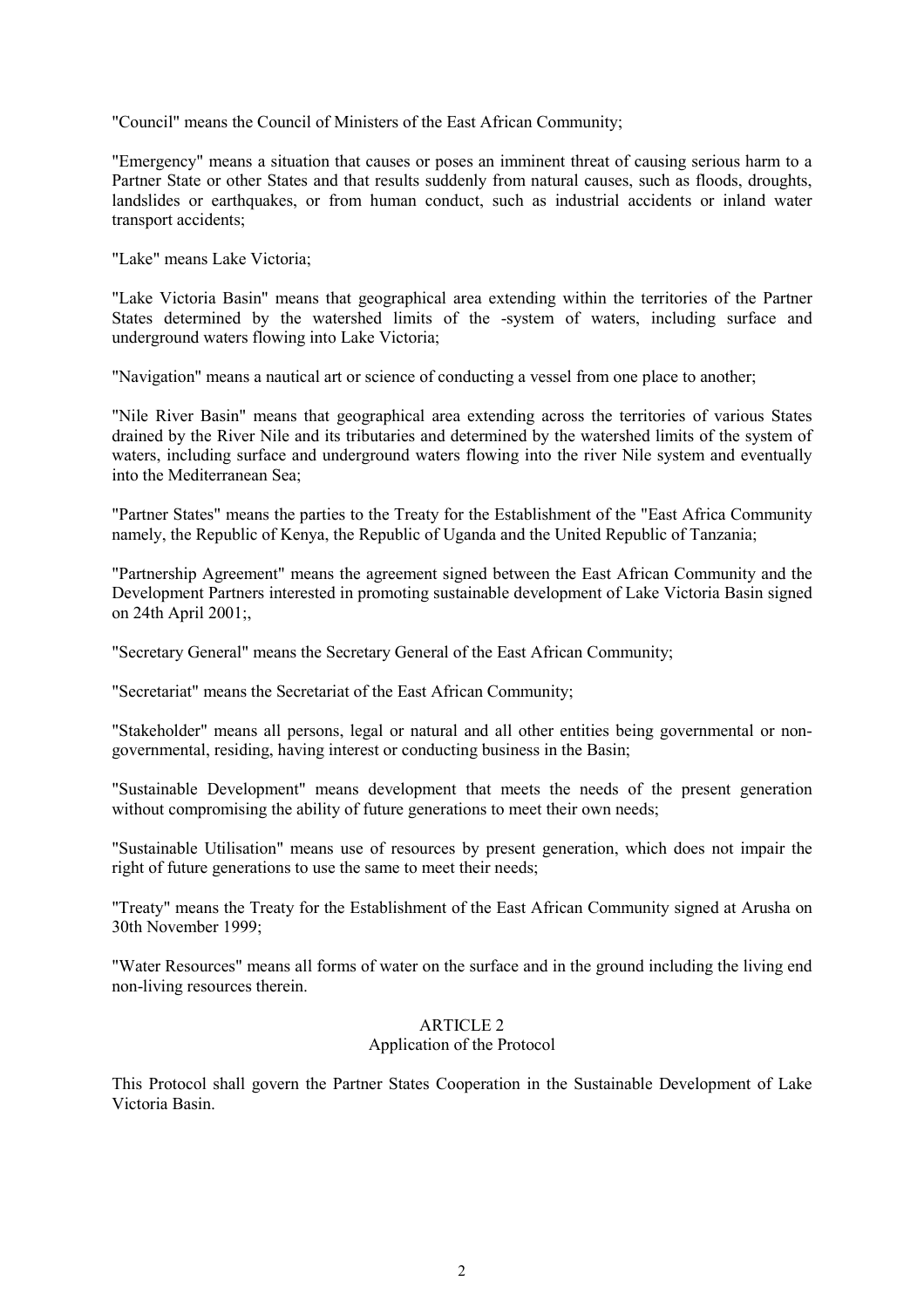### Scope of Co-operation

The Partner States have agreed to cooperate in the areas as they relate to the conservation and sustainable utilisation of the resources of the Basin including the following:

- a) sustainable development, management and equitable utilisation of water resources;
- b) sustainable development and management of fisheries resources;
- c) promotion of sustainable agricultural and land use practices including irrigation;
- d) promotion of sustainable development and management of forestry resources;<br>e) promotion of development and management of wetlands;
- e) promotion of development and management of wetlands;<br>f) Promotion of trade, commerce and industrial development
- Promotion of trade, commerce and industrial development;
- g) Promotion of development of infrastructure and energy;
- h) maintenance of navigational safety and maritime security;
- i) improvement in public health with specific reference to sanitation;
- j) promotion of research, capacity building and information exchange;<br>
k) environmental protection and management of the Basin;
- environmental protection and management of the Basin;
- l ) promotion of public participation in planning and decision-making;
- n) integration of gender concerns in all activities in the Basin; and
- m) promotion of wildlife conservation and sustainable tourism development.

### ARTICLE 4

### Principles

1. The Partner States shall manage the resources of the Basin in accordance with the principles set out in Articles, 5, 6, 7 and 8 and other provisions of the Treaty.

2. Without prejudice to the generality of paragraph 1 of this Article, the management of the resources of the Basin shall be guided by the following principles:

a) the principle of equitable and reasonable utilisation of water resources;

b) the principle of sustainable development;

c) the principle of prevention to cause harm to members whereby Partner States shall individually and jointly take all appropriate measures to prevent environmental harm rather than attempting to repair it after it has occurred;

d) the principle of prior notification concerning planned measures whereby each of the Partner States shall notify other Partner States of planned activities within it's territory that may have adverse affects upon those other States;

e) the principle of Environmental Impact Assessment and Audit;

f) the precautionary principle whereby each Partner State shall take the necessary measures to prevent environmental degradation from threats of serious or irreversible harm to the environment, despite lack of full scientific certainty regarding the nature and extent of the threat;

g) the 'polluter pays' principle whereby the person that causes the pollution shall as far as possible bear any costs associated with it;

h) the principle of public participation whereby decisions about a project or policy take into account the views of the stakeholders;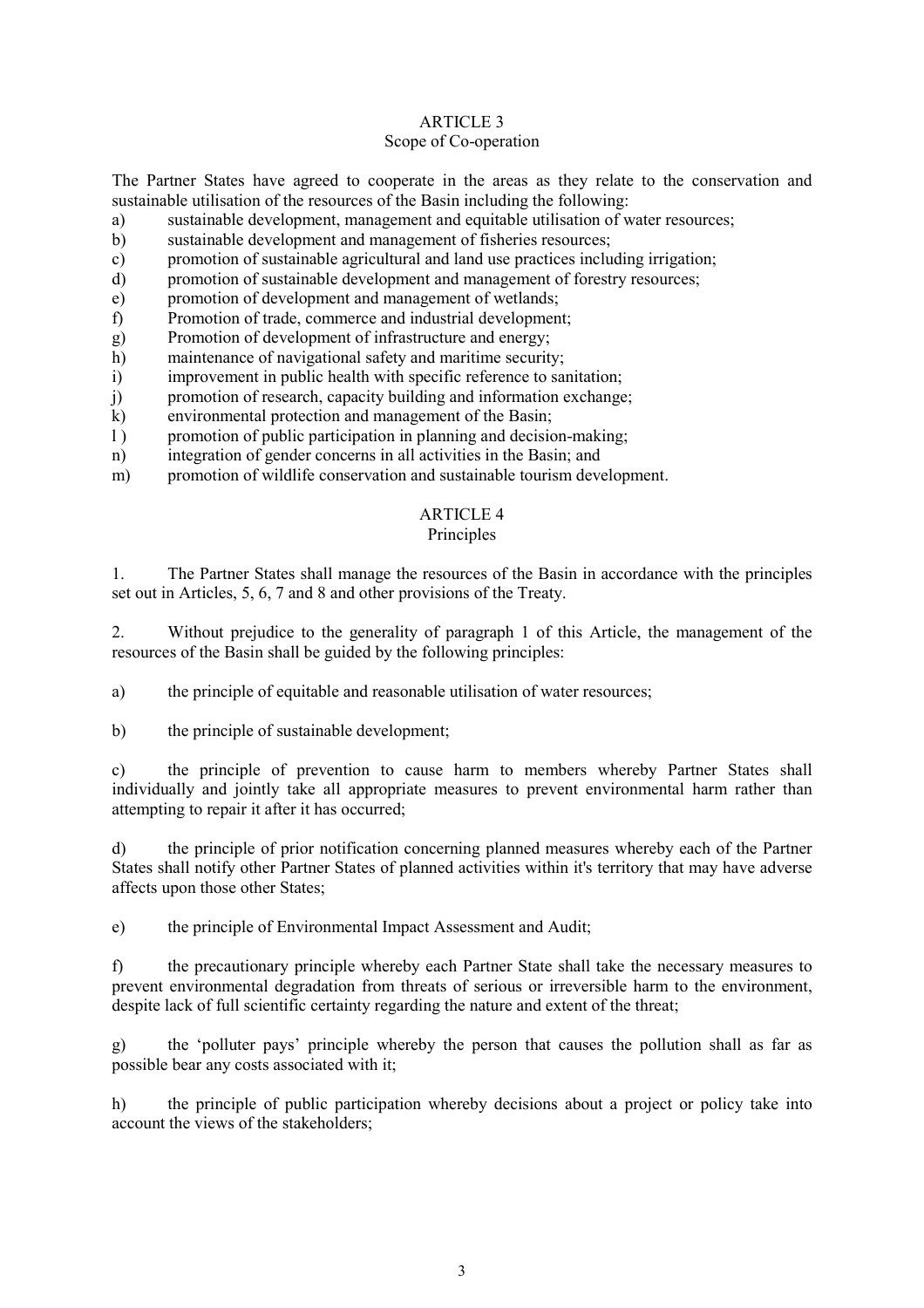i) the principle of prevention, minimization and control of pollution of watercourses so as to minimise adverse effects on fresh water resources and their ecosystems including fish and other aquatic species and on human health;

j) the principle of the protection and preservation of the ecosystems of international watercourses whereby ecosystems are treated as units, all of whose components are necessary to their proper functioning and that they be protected and preserved to the extent possible;

i) the principle of community of interests in an international water course whereby all States sharing an international watercourse system have an interest in the unitary whole of the system;

j) The principle of gender equality in development and decision-making;

k) the principle that water is a social and economic good and a finite resource; and

m) the principle of subsidiarity.

### ARTICLE 5

### Equitable and Reasonable Utilisation of Water Resources

1. The Partner States shall utilise the water resources of the Basin, their respective territories in an equitable and reasonable manner.

2. The water resources shall be used and developed by Partner States with a view to attaining optimal and sustainable utilisation thereof and benefits therefrom, taking into account the interests of the Partner States;

3. Each Partner State is entitled to an equitable and reasonable share in the beneficial uses of the water resources of the Basin consistent with the principles enumerated in Article 4 of this Protocol.

4. In ensuring that the utilisation of the Basin water resources is equitable and reasonable, the Partner States shall take into account all relevant factors and circumstances, including but not limited to the following:

a) geographic, hydrographic, hydrological, climatic, ecological and other factors of a natural character;

b) the social and economic needs of each Partner States;

c) the population dependent on the water resources in each Partner State;

d) the effects of the use or uses of the water resources in one Partner State on other Partner States;

e) existing and potential uses of the water resources;

f) conservation, protection, development and sustainable use of the water resources and the costs of the measures taken to that effect;

g) the comparative costs of alternative means of satisfying the economic and social needs of each Partner State; and

h) the availability of alternatives of comparable value to particular planned or existing use.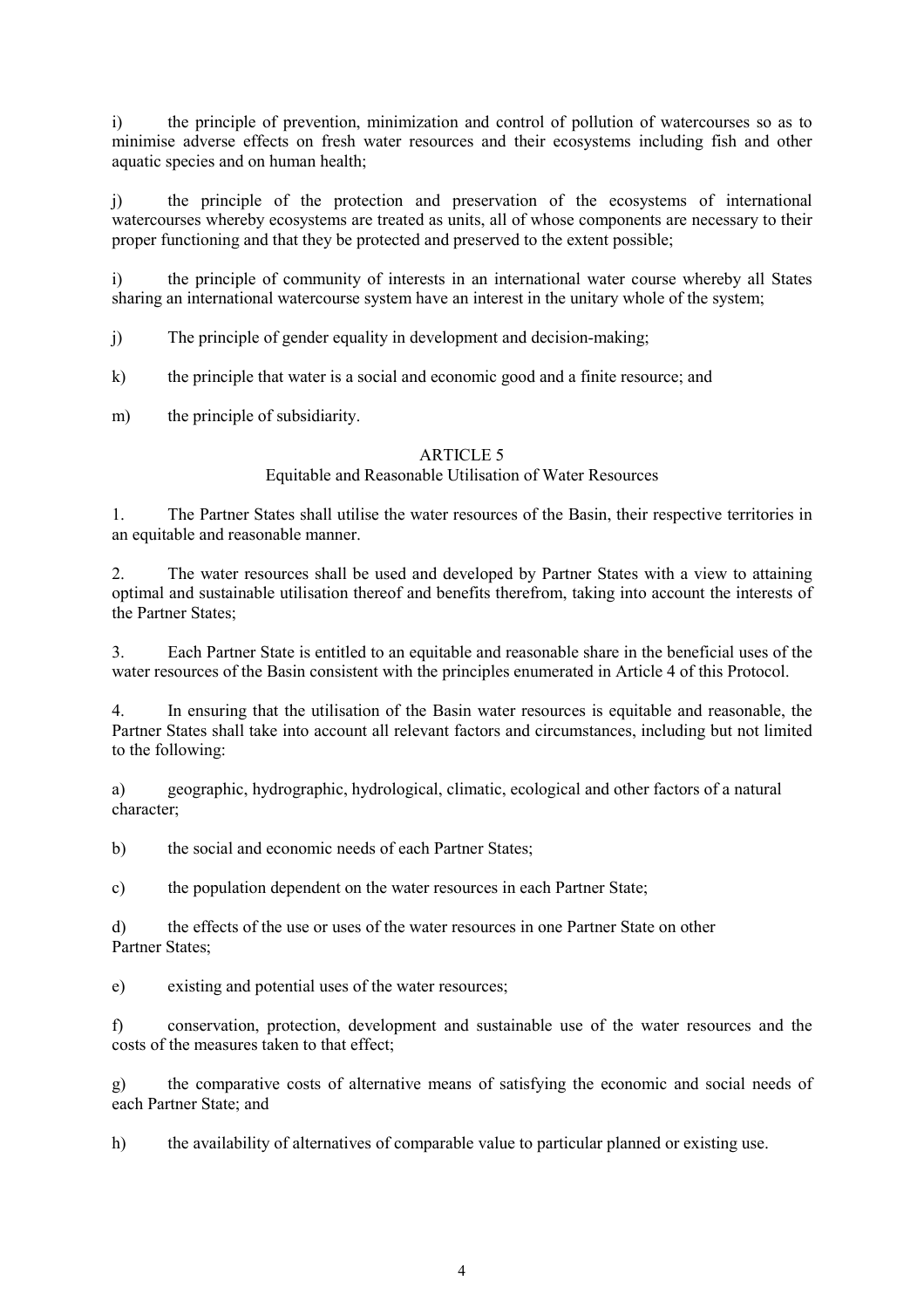5. In determining what is reasonable and equitable use, all relevant factors shall be considered together and a conclusion reached on the basis of the whole. The weigh of each factor shall be determined by its importance in comparison with that of other relevant factors.

6. The Partner States shall, in their respective territories, keep the status of their water utilisation under review in light of substantial changes and relevant factors and circumstances.

7. In view of the relationship between the Lake Victoria Basin and the Nile River Basin, the Partner States shall cooperate with other interested parties, regional or international bodies and programmes and in so doing, the Partner States shall negotiate as a bloc.

### ARTICLE 6

### Protection and conservation of the Basin and its Ecosystems

1) The Partner States shall take all appropriate measures, individually or jointly and where appropriate with participation of all stakeholders to protect, conserve and where necessary rehabilitate the Basin and its ecosystems in particular by;

a) protecting and improving water quantity and quality within the Basin;

b) preventing the introduction of species, alien or new, into the Basin's water resource which may have effects detrimental to the ecosystems of the Lake;

c) identifying the components of and developing strategies for protecting and conserving biological diversity within the Basin;

- d) conserving migratory species of wild animals;
- e) conserving endangered species of wild fauna and flora;
- f) conservation of forests and their resources;
- g) protecting and conserving wetlands within the basin;
- h) restoring and rehabilitating degraded natural resources; and
- i) conserving fisheries Resources.

2) The Partner States shall through the institutional framework established under this Protocol, take steps to harmonise their laws and policies in relation to paragraph 1 of this Article.

### ARTICLE 7

### Sustainable Development of Natural Resources

The Partner States shall manage, develop and utilise the natural resources of the Basin in a sustainable manner.

### ARTICLE 8

### Sustainable Development and Management of Fisheries Resources

The Partner States shall manage, develop and utilise Fishery resources of the Basin in accordance with the convention establishing the Lake Victoria Fisheries Organization.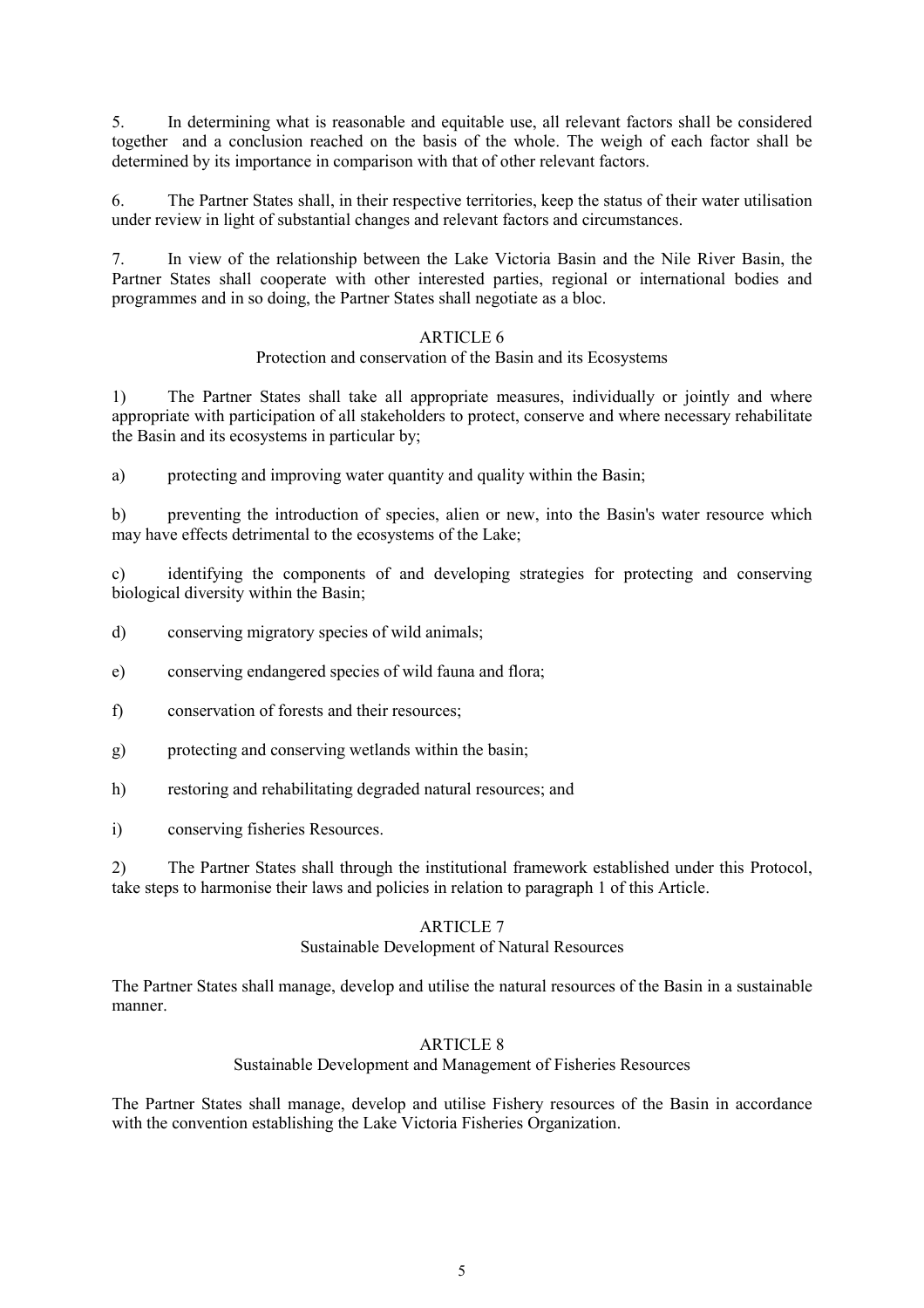#### Sustainable Agriculture and Land use Practices

The Partner States shall promote sustainable agriculture and land use practices in order to achieve food security and rational agricultural production within the Basin in accordance with the provisions of Article 105, 106, 107, 108, 109 and 110 of the Treaty.

#### ARTICLE 10

#### Tourism Development

The Partner States shall undertake to develop a collective and coordinated approach to the promotion of and marketing of sustainable tourism within the Basin in accordance with the provisions of Article 115 and 116 of the Treaty.

### ARTICLE 11

#### Promotion of Trade, Commerce and Industry

The Partner States shall undertake to promote Trade, Commerce and Industry in the Basin in accordance with the relevant provisions in the Treaty.

### ARTICLE 12

#### Environmental Impact Assessment

1. The Partner States shall develop national laws and regulations requiring developers of projects to undertake environmental impact assessment of planned activities, which are likely to have a significant Basin.

2. The Significance of the impact under paragraph 1 of this Article shall be determined in accordance with the procedures and guidelines developed through a process of public participation by the Secretariat, and approved by the Council.

3. Where pursuant to an environmental impact assessment, a Partner State determines that a project is likely to have a significant transboundary effect on the resources of the Basin; such a State shall avail to other Partner States and the Secretariat, the environmental impact statement for comment

4. In determining whether to approve an environmental impact statement for a project with transboundary effects, the Partner State in whose jurisdiction the project is proposed, shall take into account the comments of the other Partner States.

6. A Partner States, whose views on the environmental impact statement or report are not taken into account, may invoke the dispute settlement procedure under Article 46 of this Protocol by notifying the Partner State and the Secretariat of its intention.

### ARTICLE 13

Prior Notification Concerning Planned Measures

1. A Partner State shall notify other Partner States and the Secretariat of planned activities within its territory that may have adverse effects upon those other Partner States.

2. The notifying Partner State shall provide technical data and information concerning the planned project to enable the notified Partner States to evaluate the effects of the planned measures.

3. The notification shall be followed by consultation among the Partner States in respect of the planned measures.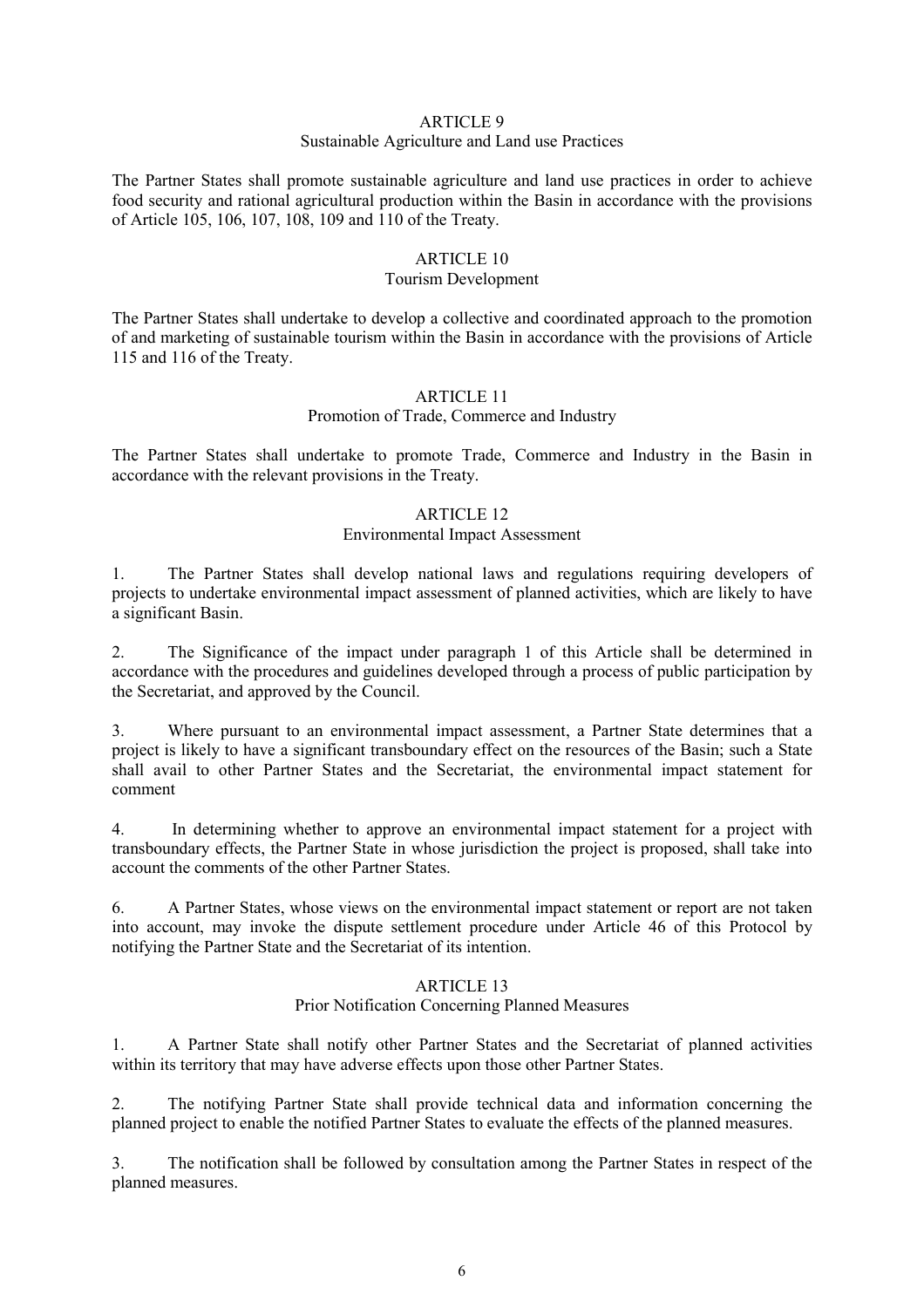4. The notifying Partner State all take into account, the interest of the other Partner States in developing the planned measures.

### ARTICLE 14

### Environmental Audits

1. The Partner States shall adopt policies, laws and regulations within their respective jurisdiction to guide the operators of facilities likely to have a significant impact on the environment in undertaking environmental audits of existing activities.

2. The policies, laws and regulations under Paragraph 1 of this Article shall be developed in accordance with the guidelines developed through a process of public participation by the Secretariat and adopted by the Council.

3. The Partner States shall harmonise their laws and regulations to conform to the guidelines formulated by the Community.

### ARTICLE 15

### Prevention of Significant Harm to Neighbors

1. A Partner State shall, when utilizing the resources of the Basin in its jurisdiction, take all appropriate measures to prevent significant environmental harm to other Partner States.

2. A Partner State shall, in utilizing the natural resources of the Basin take into account the vital economic, social and cultural interest of other Partner States.

### ARTICLE 16

### Monitoring and Precautionary Measures

1. Each Partner State shall, within its jurisdiction, monitor activities and natural phenomena with a view to determining the potential risk they pose to the resources of the Basin and its people.

2. The Partner States shall ad pt standardized equipment and methods of monitoring natural phenomena.

3. Where there is a threat to the environment, the Partner States shall undertake such precautionary and pre-emptive measures as may be necessary in the circumstances.

4. The precautionary approaches to protect the environment provided for in this Article shall be undertaken by the Partner States, even where there is no scientific certainty, according to their capabilities.

### ARTICLE 17

### Application of the "Polluter Pays" Principle

1. The Partner States shall take necessary legal, social and economic measures to ensure that a polluter pays as near as possible the cost of the pollution resulting from their activities.

2. The costs recovered from the polluter shall be used for clean up operations and restoration by that Partner State.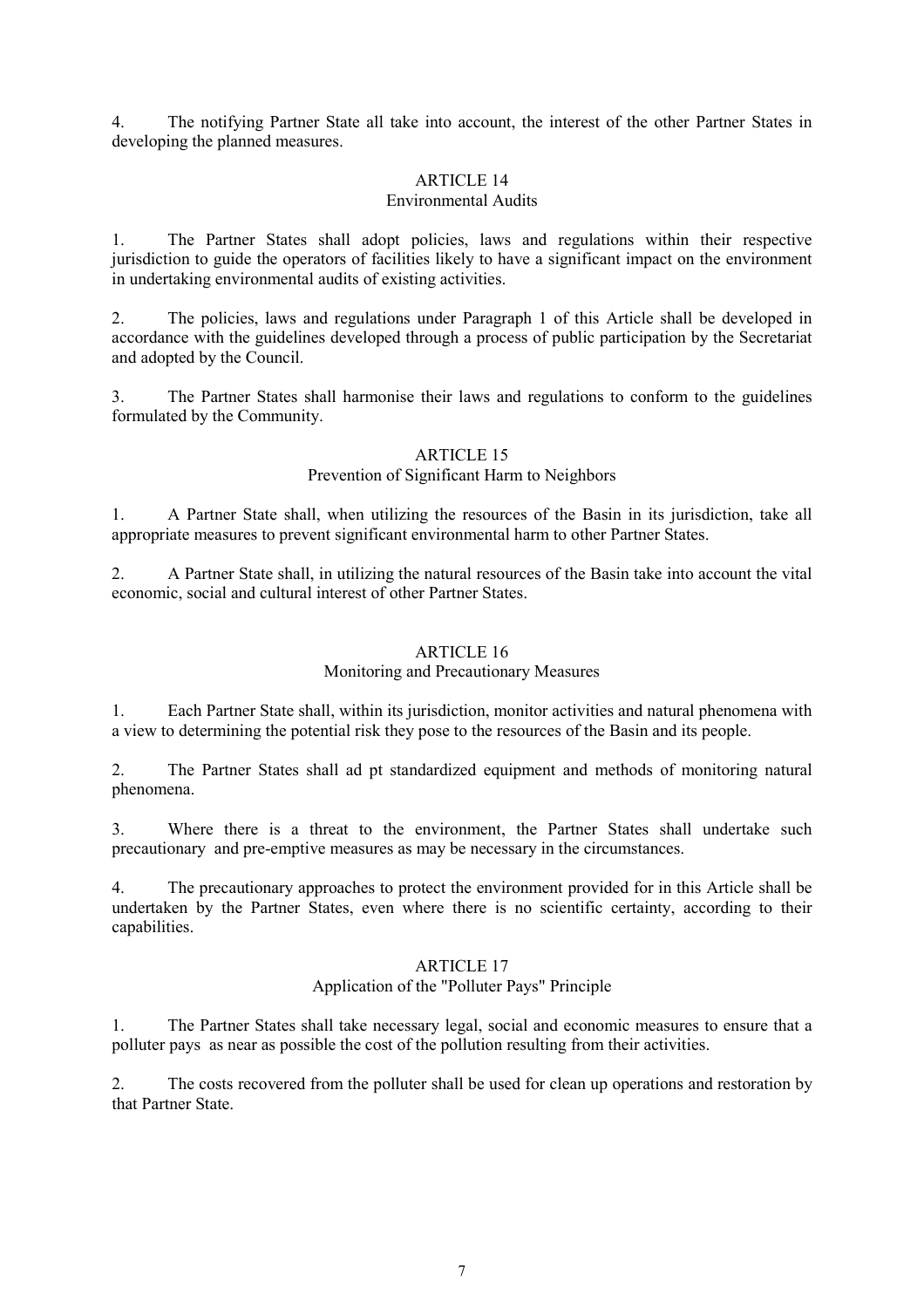### Application of the "User Pays" Principle

1. The Partner States shall, jointly or individually, put in place measures for recovery of costs for the large-scale uses of the water resources of the Basin.

2. The costs recovered from the user by each Partner State shall be used by that Partner State in meeting costs of management, operations and restoration in the Basin.

### ARICLE 19

### Preventing Pollution at Source

1 The Partner States shall:

a) require developers of planed activities to put in place measures which prevent pollution, and where prevention is not possible, minimize pollution

b) put in place treasures that conduce operators of existing facilities to avoid, reduce, minimize and control pollution from such facilities.

c) to develop sustainable mining and mineral and processing methods

2. The Partner States shall adopt those measures to economic realities of the Basin, including the ability of the owners of the regulated entities to afford remedial measures provided that those realities are compatible with the long-term need of sustainable development.

3. Partner States shall adopt measures to reduce municipal waste input into the Lake.

### ARTICLE 20

### Prevention of Pollution from Non-Point Sources

The Partner States shall take all appropriate legal, economic and social measures to control pollution from non-point sources including promoting:

a) sustainable forestry practices, agro-forestry, afforestation, reforestation and good pasture husbandry;

b) appropriate agricultural land use methods, soil conservation, control and minimization of the use of agricultural chemical inputs;

a) general land use planning and enforcement of urban planning laws;

c) sanitation and hygiene in the Basin.

### ARTICLE 21

### Public Education and Awareness

The Partner States shall:

a) promote and encourage awareness of the importance of, and the measures required for, the sustainable development of the Basin; and

b) co-operate, as appropriate, with other States and international organisations in developing educational and public awareness programmes, with respect to conservation and sustainable use of the resources of Basin.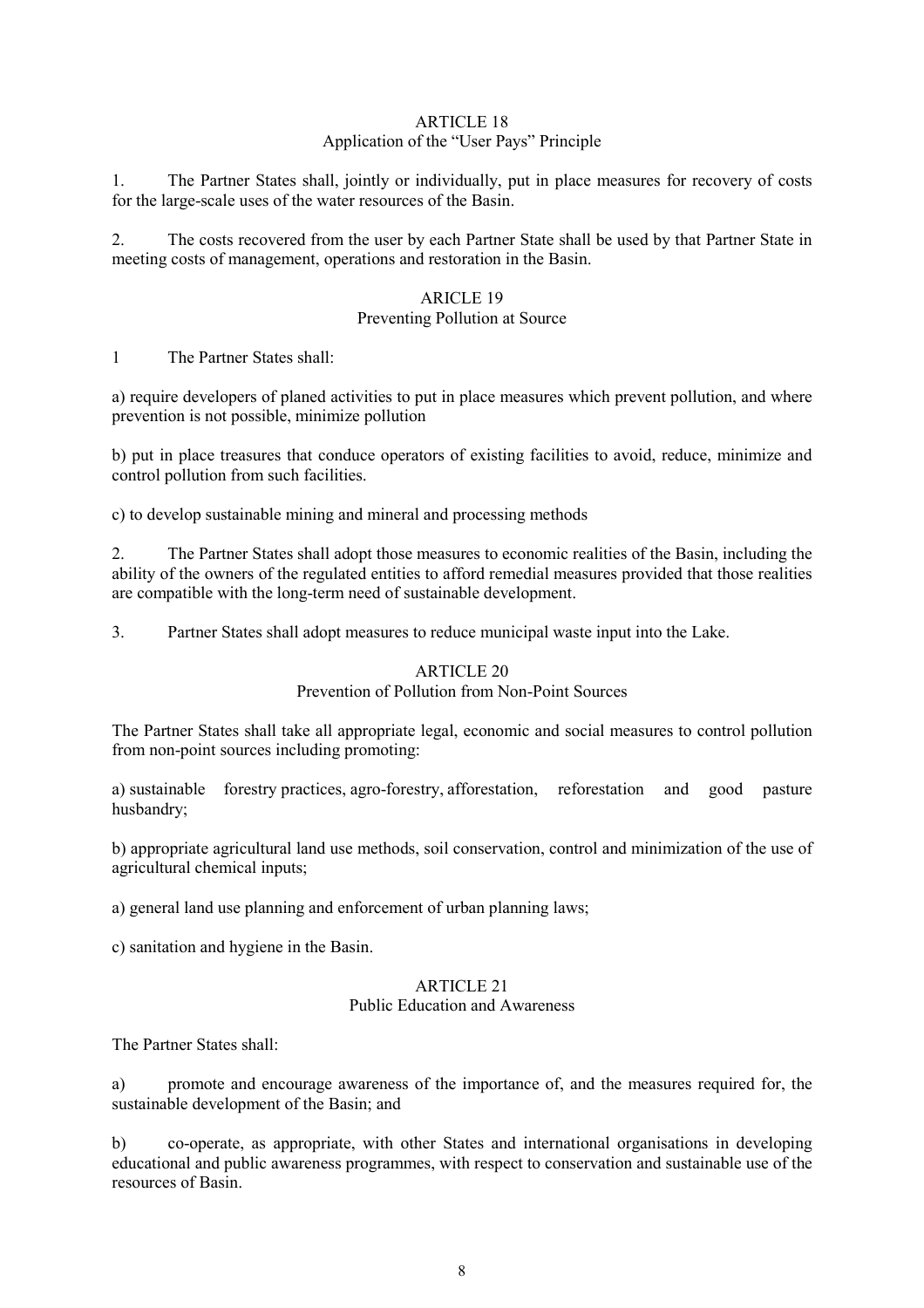2) To achieve the objectives set out in paragraph 1 of this Article, the Partner States shall employ various strategies including the use of the media, and the inclusion of these topics in educational programmes.

### ARTICLE 22

### Public Participation

The Partner States shall create an environment conducive for stakeholders' views to influence governmental decisions on project formulation and implementation.

#### ARTICLE 23

### Mainstreaming of Gender concerns

The Partner States shall promote community involvement and mainstreaming of gender concerns at all levels of socio-economic development, especially with regard to decision-making, policy formulation and implementation of projects and programmers.

### ARTICLE 24

#### Exchange of Data and Information

1. The Partner States shall, on a regular basis, exchange readily available and relevant data and information on existing measures on the condition of the natural resources of the Basin, where possible in a form that facilitates its utilization by the Partner States to which it is communicated.

2. A Partner State that is requested by another Partner State to provide data or information which is not readily available, shall employ its best efforts to comply with the request but may condition its compliance upon payment by the requesting Partner State of the reasonable costs of collecting and, where appropriate, processing such data or information.

3. The Partner States shall also provide an environment that is conducive for facilitating collaboration in research and the exchange of data, reports and information among stakeholders belonging to Partner States in the Basin through the Commission.

4. The exchange of information and data shall not extend to information protected under any law of a Partner State or an international treaty to which the Partner State is a party.

### ARTICLE 25

Water Resources Monitoring, Surveillance and Standard Setting

1. The Partner States shall establish and harmonise their water quality standards.

2. The Partner States shall, in heir respective territories, establish water quality and quantity monitoring and surveillance stations and water quality and quantity control laboratories.

3. The Partner States shall exchange water quality and quantity data in accordance with guidelines to be established by the Partner States.

### ARTICLE 26

### Emergencies and Disaster Preparedness

1. A Partner State shall, without delay and by the most expeditious means available, notify other potentially affected Partner States, the Commission and competent international organizations of any emergency originating within is territory.

2. A Partner State within whose territory an emergency originates shall, in co-operation with potentially affected Partner States and, where appropriate, competent international organizations,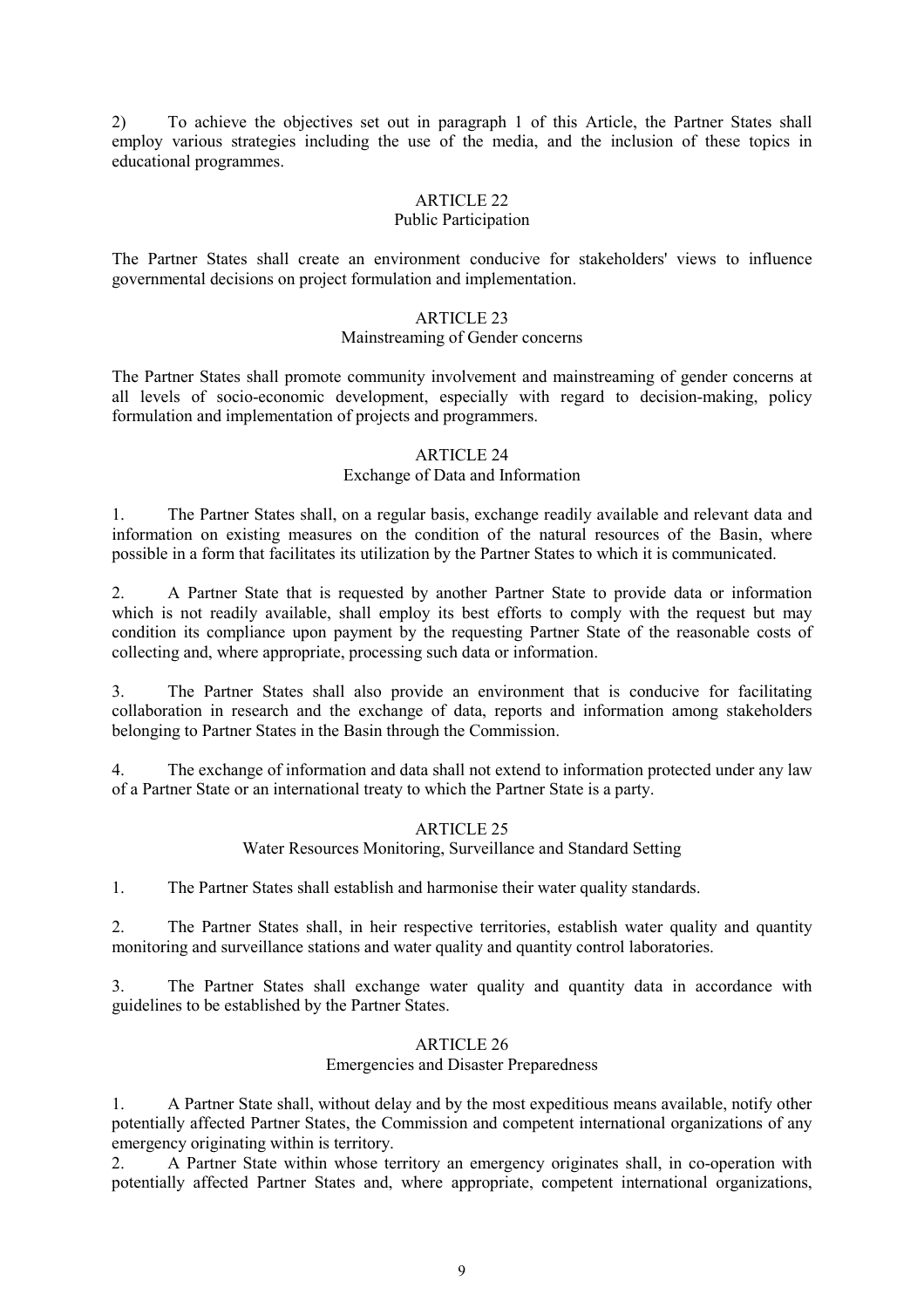immediately take all practicable measures necessitated by the circumstances to prevent, mitigate and eliminate harmful effects of the emergency.

3. The Partner States shall jointly develop disaster preparedness plans for responding to emergencies on the Lake and its rivers, in cooperation, where appropriate, with other potentially affected states and competent international organizations.

### ARTICLE 27

#### Management Plans

1. Each Partner State shall;

a) develop national strategies, plans or programmes for conservation and sustainable use of the resources of the Basin or adapt for this purpose existing strategies, plans or programmes which shall reflect, inter alia, the measures set out in this Protocol; including the development of infrastructure, commerce and trade, tourism, research and development; and

b) integrate, as far as possible and as appropriate, the conservation and sustainable use of the resources of the Basin into relevant sectoral or cross-sectoral plans, programmes and policies.

2. The Commission shall develop a management plan for the conservation and the sustainable utilisation of the resources of the Basin. The management plan shall be harmonised with National Plans developed under paragraph 1 of this Article and approved by the Council.

### ARTICLE 28

### Improvement of Security

1. Partner States shall put in place national legislation to enforce maritime security.

2. The Partner States shall co-ordinate security arrangements and operations can the Lake aimed at controlling acts of piracy and banditry on the lake and its shores.

3. The Partner States shall collaborate and coordinate their policies and activities to curtail smuggling on the Lake.

### ARTICLE 29

### Infrastructure and Services

1. Partner States shall promote development of infrastructure and services in the Lake Victoria Basin in accordance with Articles 89, 90, 91, 93, 94 and 95 of the Treaty.

2. The Partner States shall establish, develop, harmonise and improve infrastructure and services including:

- a) inland waterways and Ports;
- b) telecommunications and postal services;
- c) roads and railways systems;
- d) air transport;
- e) meteorological services; and
- f) information and communication technologies.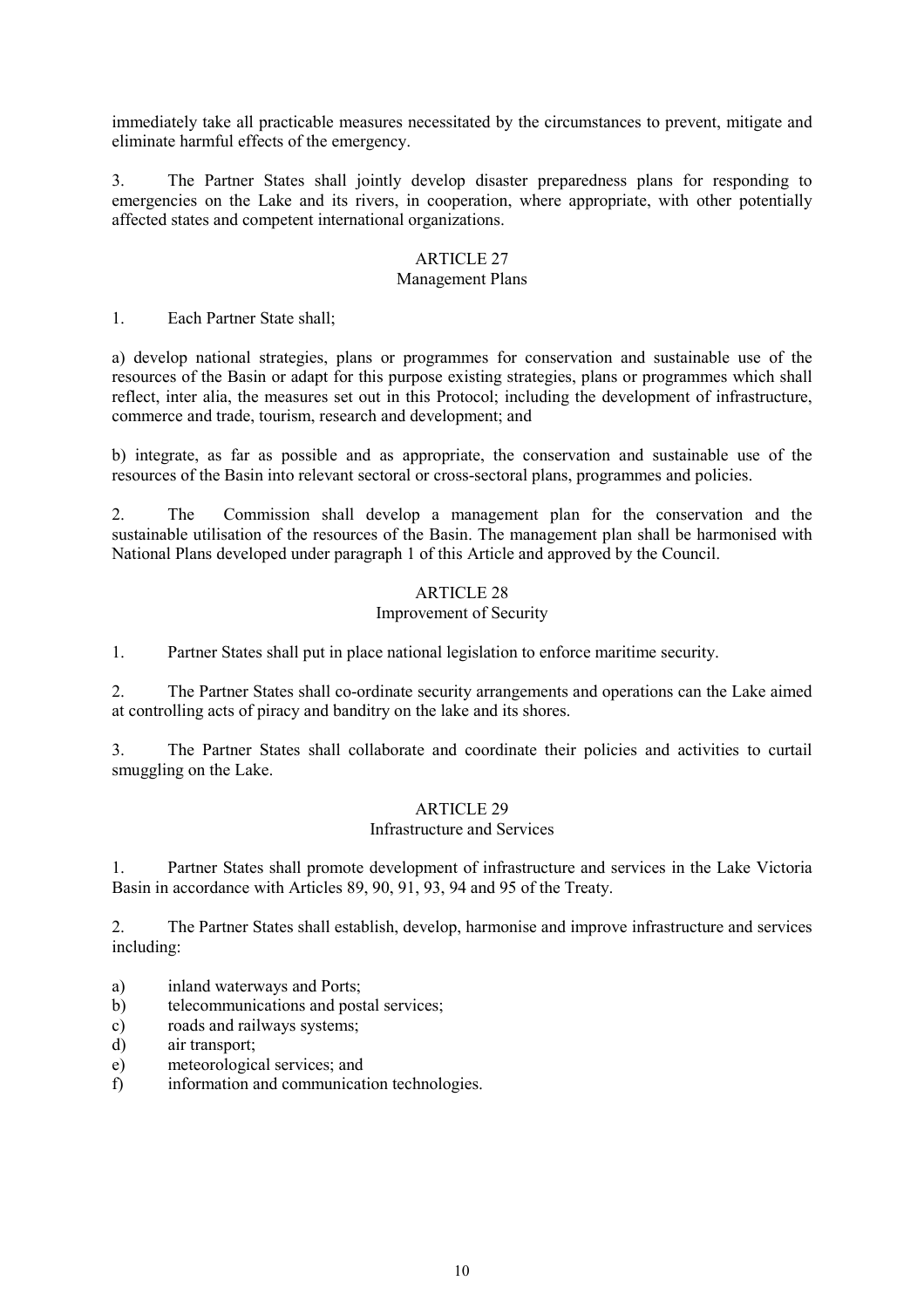#### ARTICLE 30 Energy

The Partner States shall co-ordinate the development of their energy policies and supply systems in the Basin in accordance with Article 101 of the Treaty.

### ARTICLE 31

#### Safety of Navigation

The Partner States shall implement and review existing agreements relating to the promotion of safety of navigation on Lake Victoria by:

a) Implementing and where necessary, reviewing existing agreements relating to the promotion of the safety of navigation, maritime safety and preservation of the marine environment; and

b) Initiating and promoting programmes as well as establishing a mechanism that will enhance maritime safety on the Lake.

#### ARTICLE 32 Prohibition of Dumping of Waste

The Partner States shall enact and harmonise laws and policies for:

a) the prevention of pollution from vessels which dump wastes into the Lake; and

b) regulating the movement of hazardous wastes in the Basin.

#### ARTICLE 33 Institutional Framework

1. The Council of Ministers hereby establishes a body for the sustainable development and management of the Lake Victoria Basin to be known as the Lake Victoria Basin Commission.

- 2. The objectives of the Commission shall be to:
- a) promote equitable economic growth;
- b) promote measures aimed at eradicating poverty;
- c) promote sustainable utilisation and management of natural resources;
- d) promote the protection of the environment within the Lake Victoria Basin: and
- e) promote compliance on safety of navigation.

3. The broad functions of the Commission shall be to promote, facilitate and coordinate activities of different actors towards sustainable development and poverty eradication of the Lake Victoria Basin in the following manner;

- a) harmonisation of policies, laws, regulation and standards;
- b) promotion of stakeholders participation in sustainable development of natural resources;
- c) guidance on implementation of sectoral projects and programmes;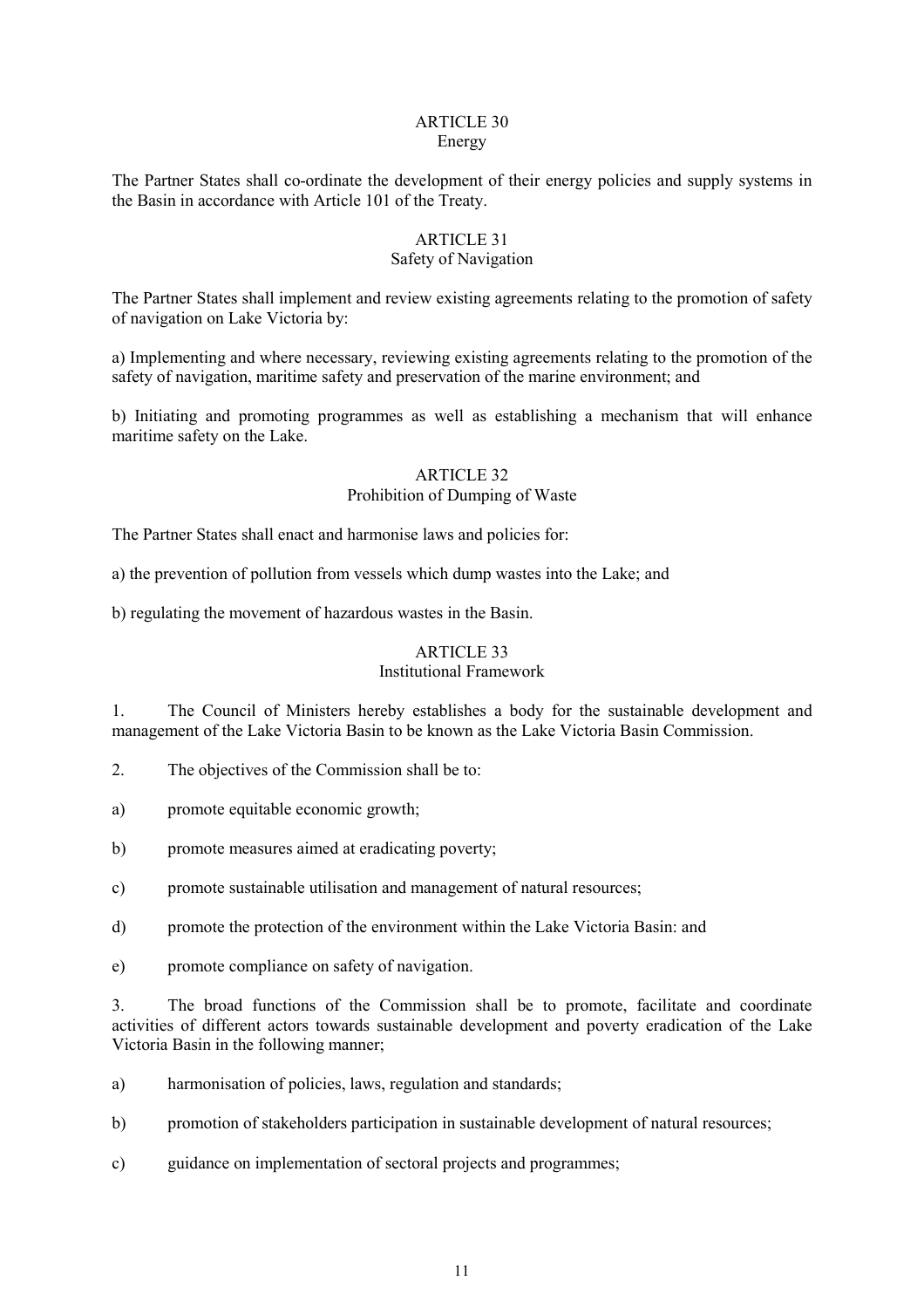- d) promotion of capacity building and institutional development;
- e) promotion of security and safety on the Lake;
- f) promotion of research development and demonstration;
- g) monitoring, evaluation and compliance with policies and agreed actions;

h) prepare and harmonise negotiating positions for the Partner States against any other State on matters concerning the Lake Victoria Basin;

i) receive and consider reports-from Partner States' institutions on their activities relating to the management of the Basin under this Protocol;

- j) initiation and promotion of programmes that target poverty eradication; and
- k) perform any other functions that may be conferred upon it under this Protocol.

## ARTICLE 34

### Organizational Structure

The Lake Victoria Basin Commission shall be an institution of the East African Community as provided for in the Treaty and shall operate within the following organizational structure:

a) The Sectoral Council;

b) The Coordination Committee;

c) The Sectoral Committees;

d) The Secretariat of the Commission

### ARTICLE 35

### The Sectoral Council

The Sectoral Council on Lake Victoria as established shall be responsible for matters created under this Protocol and shall perform the following functions:

a) provide overall policy directions for the implementation of projects and programmes in the Lake Victoria Basin.

b) guide the implementation of development programmes in Lake Victoria Basin;

c) make regulations, issue directives, take decisions and make recommendations and give opinions in accordance with the provisions of this Protocol;

d) consider and approve the budget and work programmes of the Commission;

e) consider and approve measures that should be undertaken by Partner States in order to promote the attainment of the objectives of this Protocol;

f) formulate financial rules and regulations;

g) approve terms and conditions of service for the staff of the Commission;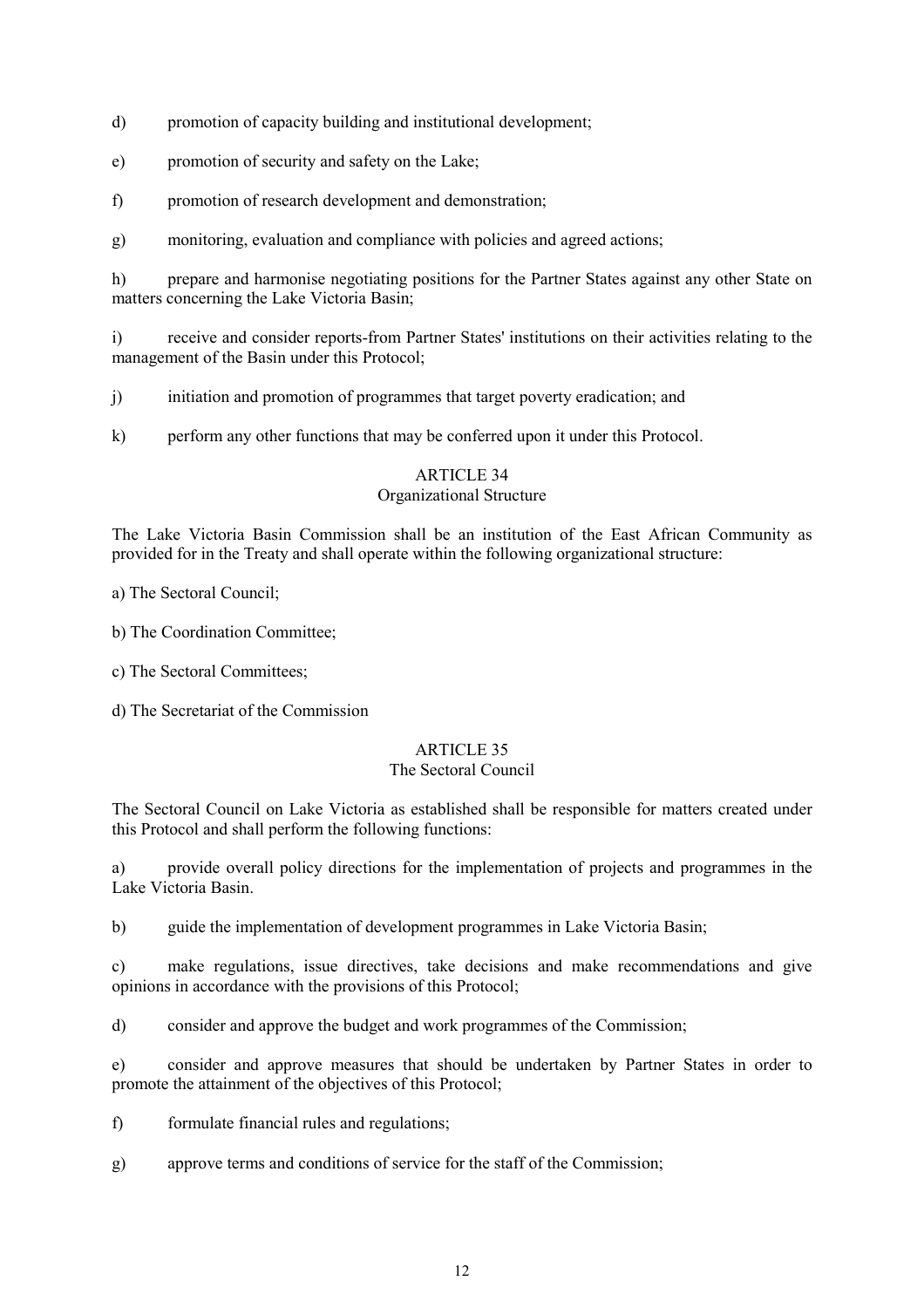- h) adopt annual progress reports from the Coordination Committee;
- i) promulgate its own rules and procedures of decision making consistent with the Treaty; and
- j) perform its functions as provided for in the Treaty.

### Co-ordination Committee:

1. The Co-ordination Committee for Lake Victoria Basin as established shall be responsible for matters created under this Protocol and shall perform the following functions:

a) submit reports and recommendations to the Sectoral Council on the implementation of this Protocol;

b) implement the decisions of the Sectoral Council as it may be directed from time to time;

c) receive and consider reports of Sectoral Committees.

d) assign any Sectoral Committee to deal with any matter relevant to Lake Victoria Basin; and

e) perform such other functions as may be conferred upon it by this Protocol or as may, from time to time, be directed by the Council.

2) Subject to any directions, which may be given by the Council, the Coordination Committee shall meet at least twice in each year preceding the meetings of the Council and may hold extraordinary meetings, as it deems necessary.

3) The Co-ordination Committee shall determine its own Rules of Procedure to transact business consistent with the Treaty.

### ARTICLE 37

### Establishment and Composition of Sectoral Committees

1. The Co-ordination Committee shall recommend to the Council to establish such Sectoral Committees as are outlined in the Scope of Cooperation stated in Article 3 of this Protocol.

2. In so doing the Co-ordination Committee shall take cognisance of the existing sectoral bodies and seek to have operational linkages.

3. The Sectoral Committees shall be composed of Senior Officials of Partners States, Heads of Public Institutions, representatives of Regional Instituitions, representatives from sectors covered under Article 3 of this Protocol, business and industry and Civil Society.

4. The Partner States shall establish National Focal Points, which shall be responsible for coordinating national initiatives of the Lake Victoria Basin and share information with the Commission and other Stakeholders.

### ARTICLE 38 Functions of the Sectoral Committees

Subject to any directions that the Sectoral Council gives, the Sectoral Committee shall:

a) coordinate regional activities and those of national focal points within the Basin;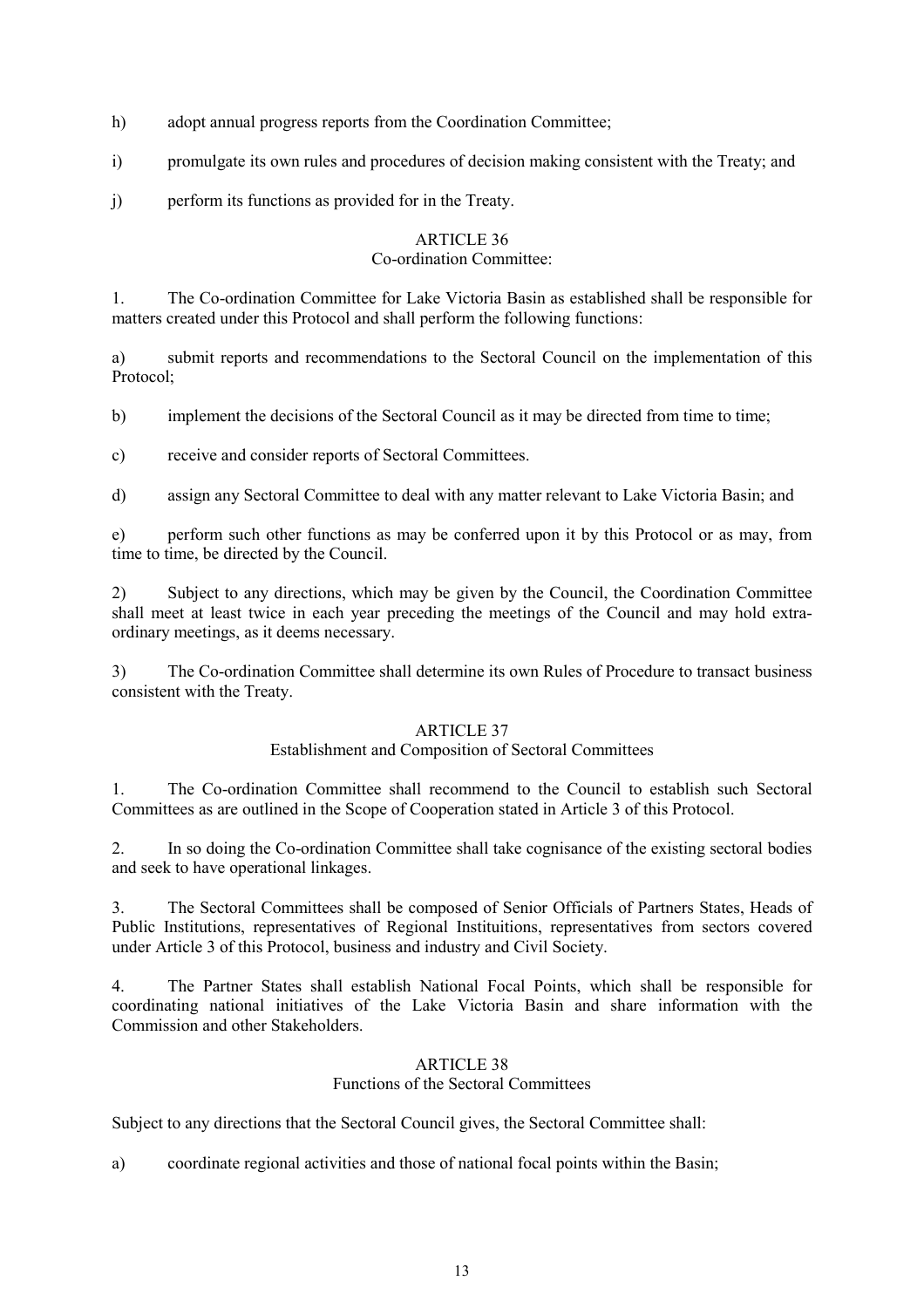b) be responsible for the preparation of comprehensive implementation of programmes and the setting out of priorities for the Basin;

c) monitor and keep under constant review the implementation of the programmes undertaken in the Basin;

d) submit from time to time, reports and recommendations of working groups and Focal Points in the Basin; and

e) perform such other functions as may be conferred on it by or under this Protocol.

### ARTICLE 39

#### The Secretariat of the Commission

There shall be a Secretariat of the Commission headed by the Executive Secretary who shall be appointed by the Council on a competitive basis and under the principle of rotation.

### ARTICLE 40

### The Functions of the Executive Secretary

1) The Executive Secretary shall:

a) implement the work of Commission in accordance with the policy and decisions of the Sectoral Council:

b) submit reports on the work of the Commission as well as the audited accounts to the Council;

c) be the accounting officer of the Commission;

d) carry out such other duties as are conferred by this Protocol or as may be directed by the Sectoral Council from time to time.

2. The Executive Secretary shall serve a fixed five-year term.

3. The Executive Secretary shall be assisted by the Deputy Executive Secretary appointed by Council who shall serve on a three year term renewable once on rotational basis. The Deputy Executive Secretary shall be of a nationality different from that of the Executive Secretary.

#### ARTICLE 41

### Other Officers of the Commission

1. There shall be such other officers and staff in the service of the Commission as may be determined by the Sectoral Council.

2. All staff of the Commission shall be appointed on contract and in accordance with staff rules, regulations, terms and conditions of service of the Community.

3. The Terms and Conditions of Service of the Commission shall be determined by the Council.

### ARTICLE 42

### Functions of the Secretariat

The functions of the Secretariat shall be to:

a) coordinate all activities within the scope of this Protocol;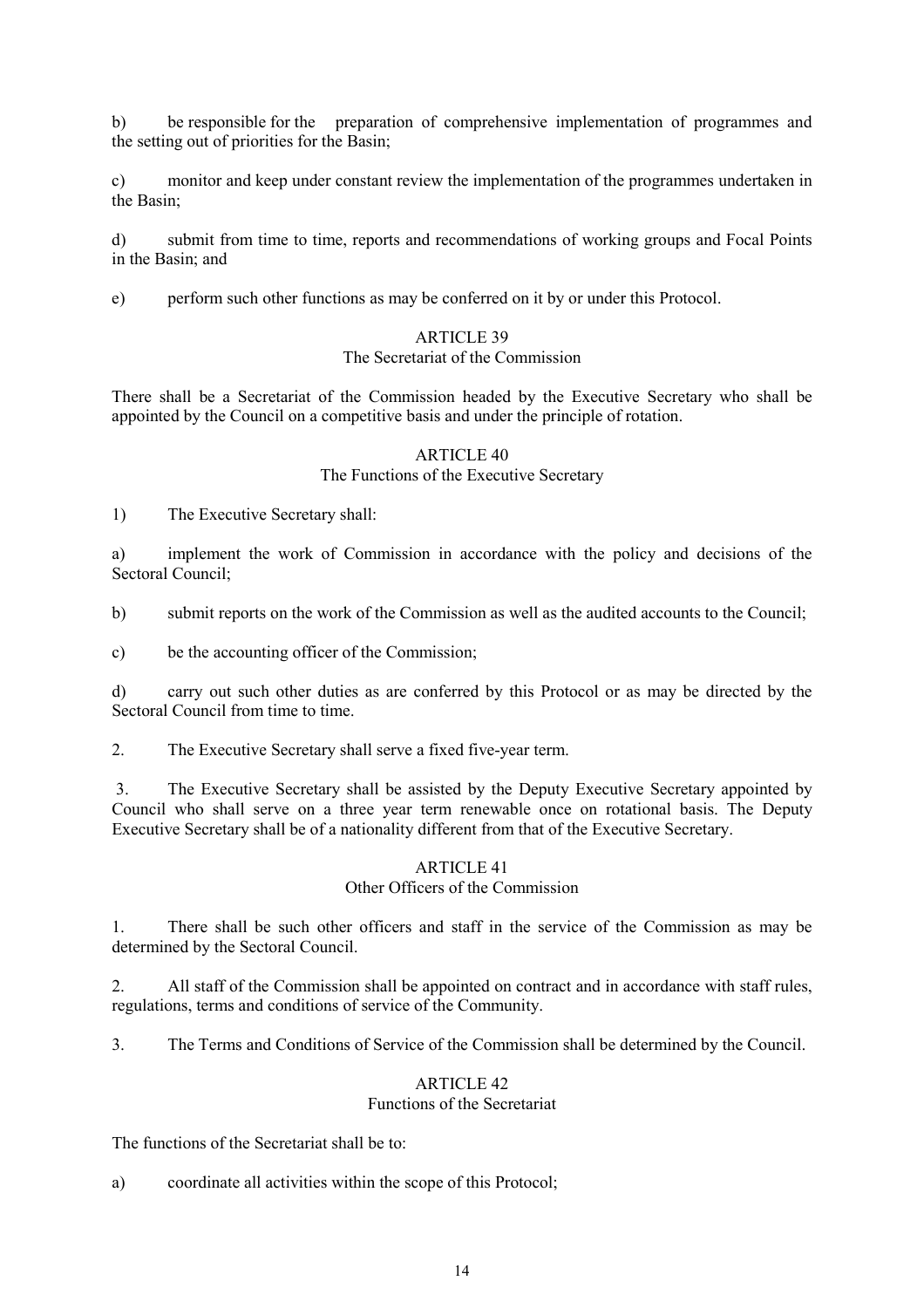b) initiate the coordination and harmonisation of the policies and strategies related to the development of the Commission;

c) establish a regional database and promote sharing of information and development of information systems and data exchange;

d) convene meetings of Sectoral Committees of the Commission and other Working Groups;

e) facilitate research and studies on sustainable development of the Basin.

f) submit reports to the Sectoral Council through the Co-ordination Committee;

g) generally undertake the administration and financial management of the Commission;

h) disseminate information on the Commission to Stakeholders and the international community;

i) mobilise resources for the implementation of the projects and programmes of the Commission;

j) develop a sustainable funding mechanism for facilitating sustainable development in the Basin.

k) implement the decisions of the Sectoral Council and;

l) perform such other functions as may be conferred on it by or under this Protocol.

2. In coordinating the preparation, negotiation and implementation of national and regional programmes the Commission shall involve, as appropriate, other parties and relevant intergovernmental and non-governmental organisations in the implementation of this Protocol.

### ARTICLE 43

### Funding of the Commission

The sources of funds for the Commission shall be from the East Africa Community budget, stakeholders' contributions, development partners and such other sources as shall be established by the Council.

### ARTICLE 44

### Co-operation with Development Partners

1. The Partner States shall in the implementation of this Protocol establish partnership agreements with development partners to promote development of the Lake Victoria basin based on the objectives and guiding principles as agreed from time to time.

2. The Commission as hereby established shall cooperate with the objectives and aspirations of the Partnership Consultative Committee established under the Partnership Agreement between the EAC and development Partners in the promotion of sustainable development in the Lake Victoria Basin.

### ARTICLE 45

### Reporting by Partner States

Each Partner State shall periodically, at intervals to be determined by the Council, report on measures, which it has taken for the implementation of the provisions of this Protocol and their effectiveness in meeting the objectives of this Protocol.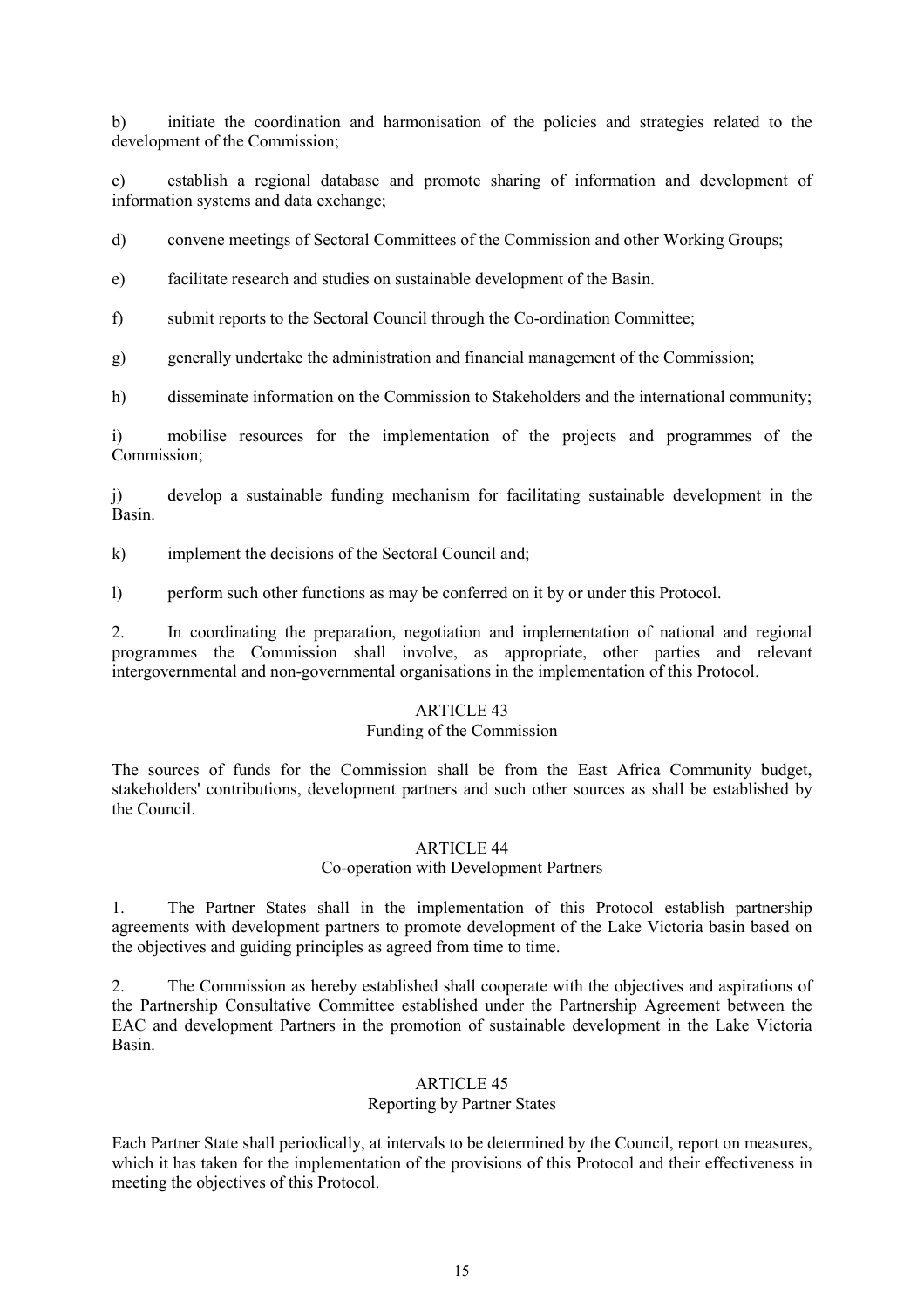#### Dispute Settlement

1) In the event of a dispute between Partner States concerning the interpretation or application of this Protocol, the Partner States concerned shall seek solution by negotiation.

2) If the Partner States do not resolve the dispute by negotiating, either Partner State or the Secretary General may refer such dispute to the East African Court of Justice in accordance with Articles 28 and 29 of the Treaty.

3) The decision of the East African Court of Justice on any dispute referred to it under this Protocol shall be final.

### ARTICLE 47

### Relationship between this Protocol and the Treaty

This protocol shall upon entry into force be an integral part of the Treaty and in case of an inconsistency between this Protocol and the Treaty, the Treaty shall prevail.

### ARTICLE 48

### Relationship with other Agreements on Lake Victoria

### **1) The provisions of this Protocol shall take precedence over any other existing agreements relating to Lake Victoria and in case any other agreement is inconsistent with this Protocol, it shall be null and void to the extent of its inconsistency.**

2) Where the exercise of rights and obligations originating from an existing agreement relating to the Lake, is likely to cause serious damage or threat to the Lake Victoria Basin and its people, the Partner States shall as soon as practicable enter into negotiations or take other measures to remedy the situation.

### ARTICLE 49

### Entry into Force

This Protocol shall enter into force upon ratification and deposit of instruments of ratification with the Secretary General by all Partner States.

# ARTICLE 50

#### Accession

1) A State, which becomes a party to the Treaty, may become a party to this Protocol by depositing an instrument of accession to the Protocol with the Depositary.

2) In cases of accession, the Protocol shall enter into force for the party acceding, thirty days after the date of the deposit of the instrument of accession.

# ARTICLE 51

## Amendment

This Protocol may be amended any time by the agreement of the Partner States in accordance with Article 150 of the Treaty.